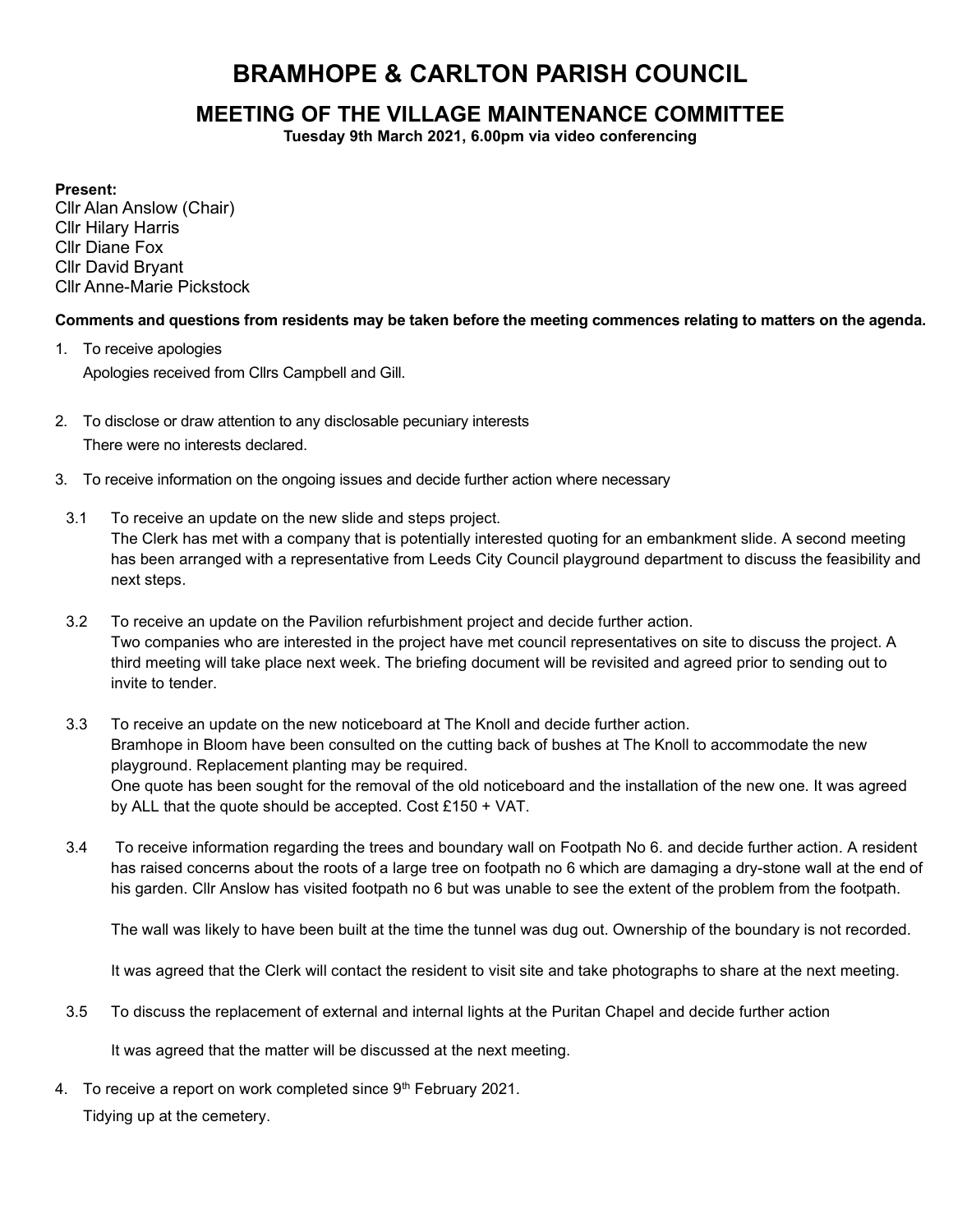#### 5. To receive a report from BiB

The Duke of Edinburgh volunteers have cleared the sensory bed at The Parade and planted tete-a-tete pending refurbishment with new herb plants.

The flower beds need re-painting with Cuprinol. Bramhope in Bloom have brushes and materials and have asked if the Village Caretaker can re-paint. This was agreed.

Due to less activity over the past twelve months Bramhope in Bloom will not require a grant from the Parish Council in 2021/22.

Bramhope in Bloom are exploring the possibility of installing metal hooped fencing on the edge of the flowerbed at The Knoll to act as a deterrent for dogs. It was agreed by ALL that the Parish Council would have no objection to the installation of a metal hooped fence.

#### 6. To receive information regarding creating wildflower areas on Parish Council land

The Clerk has met with representatives from Bramhope in Bloom to discuss Wildflower planting at The Knoll.

A quote has been received to remove the turf.

It has also been suggested that additional bluebells should be planted.

It was AGREED by ALL that the area adjacent to the path running between Breary Lane and Parklands at the bottom of the banking should be prepared and have wildflowers sown on it.

The quote to remove the turf of £195.00 was accepted.

Some signage will be required to advise the public to refrain from walking on the area.

In addition, planting, around the war memorial at the Recreation Ground was discussed. A circle around the circular paved area of roughly 1 metre width, with a mix which has predominantly red poppies in it.

There will be a small additional cost for labour to remove the turf in this area if it is done on the same day as The Knoll.

#### 7. To receive a request for funding to assist with improving the Carlton Water Hole and installing a memorial bench and decide further action.

A Carlton resident has contacted Cllr Pickstock and the Parish Council to ask if he is able to improve the water hole area and place a memorial bench there and create a communal space for residents and visitors to the village. There are plans to lay the hedge and undertake some additional planting of bulbs and perennials and an informal path on the right-hand side of the waterhole. Mulch will be put on the ground under the benches to supress weeds. There were no objections to the works to the hedge.

As the land is not actually registered to anyone the Parish Council have historically maintained it by strimming the area a couple of times per year and trimming the hedges.

Anne-Marie has been in touch with Cllr Lay to ask if there might be some Ward Councillor funding available to assist.

It was agreed in principal that VMC would consider contributing towards the improvements if required.

Cllr Pickstock has also contacted Cllr Lay regarding the speed limit through Carlton and whether that could be reduced.

Welcome signs to the village may assist with slowing traffic down.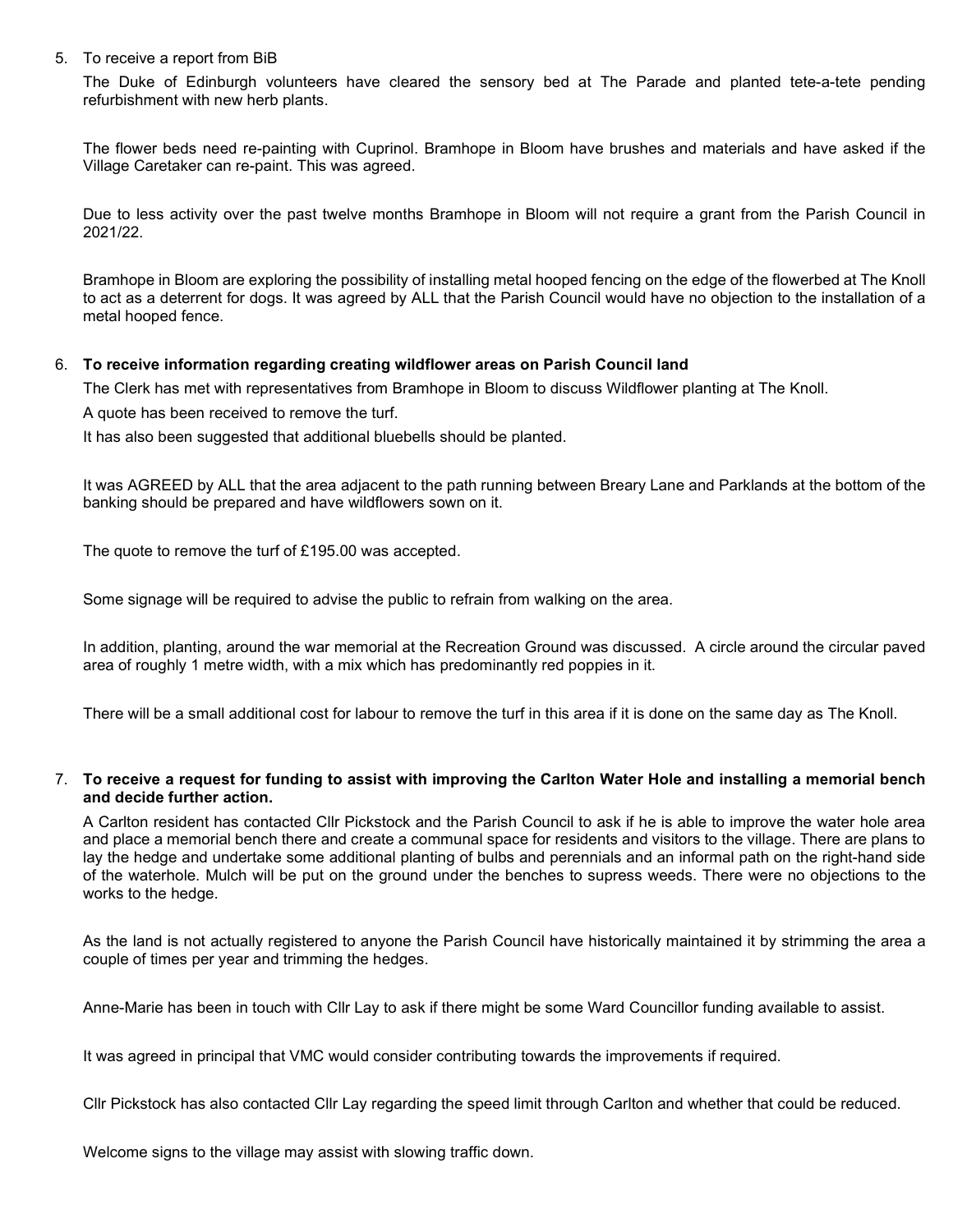#### 8. To discuss replacement planters for Carlton Water Hole and decide further action.

A discussion took place regarding the replacement planters for Carlton. Cllr Pickstock indicated that residents would like the planters to be replaced. Residents of Carlton are prepared to maintain them once planted up.

A discussion took place regarding Carlton setting up its own 'In Bloom' group. The Clerk indicated that there would be a possibility that a community grant may be possible to assist with setting up a group.

The Clerk will seek information regarding the license required to erect a structure adjacent to the Highway.

Cllr Pickstock will look at sizes of planters and indicate which size would be preferable. Recycled plastic planters are the preferred option as they are lower maintenance and last for much longer than wooden options.

The matter will be discussed, and a decision made at the next meeting.

9. To discuss purchasing litter pickers for volunteer litter pickers in Carlton and decide further action. Cllr Pickstock has recruited a group of residents to litter pick in Carlton and is using litter pickers borrowed from Guiseley.

It was AGREED by ALL that a budget of £150 should be allocated for the purchase of litter picking equipment. Cllr Pickstock will advice the Clerk how many of each item are required.

The hi viz vests will have Litter Free Carlton written on the back.

A risk assessment will be undertaken prior to litter picking taking place. Cllr Anslow will research risk assessments for this type of activity on-line.

10. To receive information regarding costings for the planting of additional trees on Jubilee Copse, including the cost of procurement and planting of trees/shrubs by Treescapes Consultancy and decide further action.

A quote has been received for the planting of additional trees and the trees themselves.

The supplier does not have any larger specimen hazel until November 2021.

It was AGREED by ALL that the 9 trees and the willow should be purchased as per the planting plan and planted prior to the end of March. Larger hazels will be purchased and planted in November 2021. There may be an additional charge for the second lot of planting.

The cost of the 9 standard trees, willow and the procurement and planting of the trees will be £1000.

# 11. To discuss the purchase of a new brushcutter and decide further action

The old Stihl strimmer/brush cutter is not in good condition. The starter pulls need replacing at least twice per year and the on/off switch is now not working properly and should be replace. It was AGREED by ALL that a rechargeable battery powered strimmer, with spare battery pack should be purchased at a cost of £535.00.

#### 12. To discuss brushcutter training for the Village Caretaker and decide further action.

Leeds City Council can provide in-house brush cutter training for the Village Caretaker. The cost will be £207, or less if other places on the course are taken.

It was AGREED by ALL that a place on the training will be confirmed for the village caretaker.